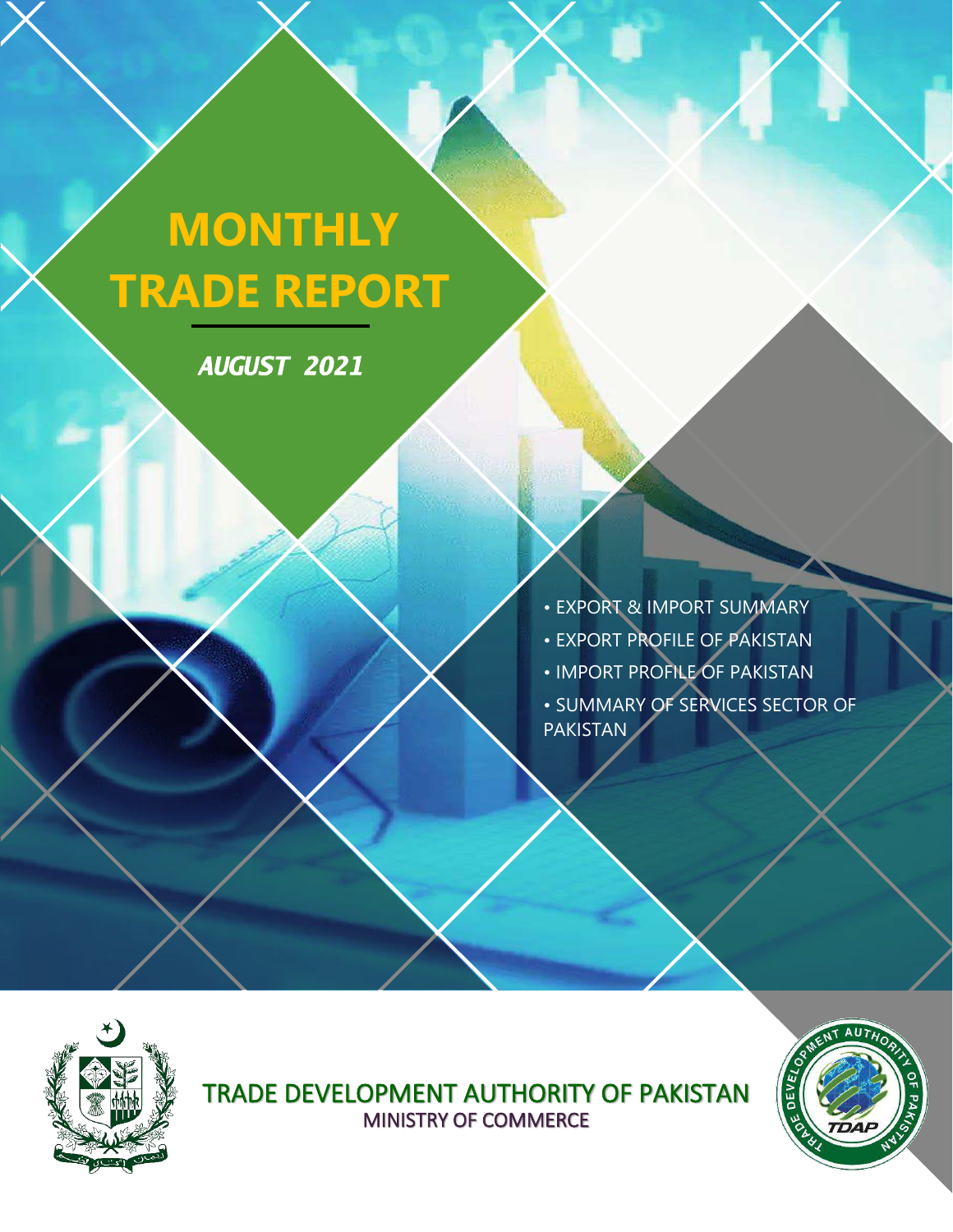#### **DISCLAIMER**

The provisional data from Weboc, PBS and PRAL have been reported for information purposes only. Every effort has been made to cross-check and verify the authenticity of the data. Trade Development Authority of Pakistan, or the author(s), do not guarantee the data included in this work. All data and statistics used are correct as of 7<sup>th</sup> September 2021 and may be subject to change.

For any queries or feedback regarding this publication, please contact at:

Afshan Uroos Assistant Manager afshan.uroos@tdap.gov.pk.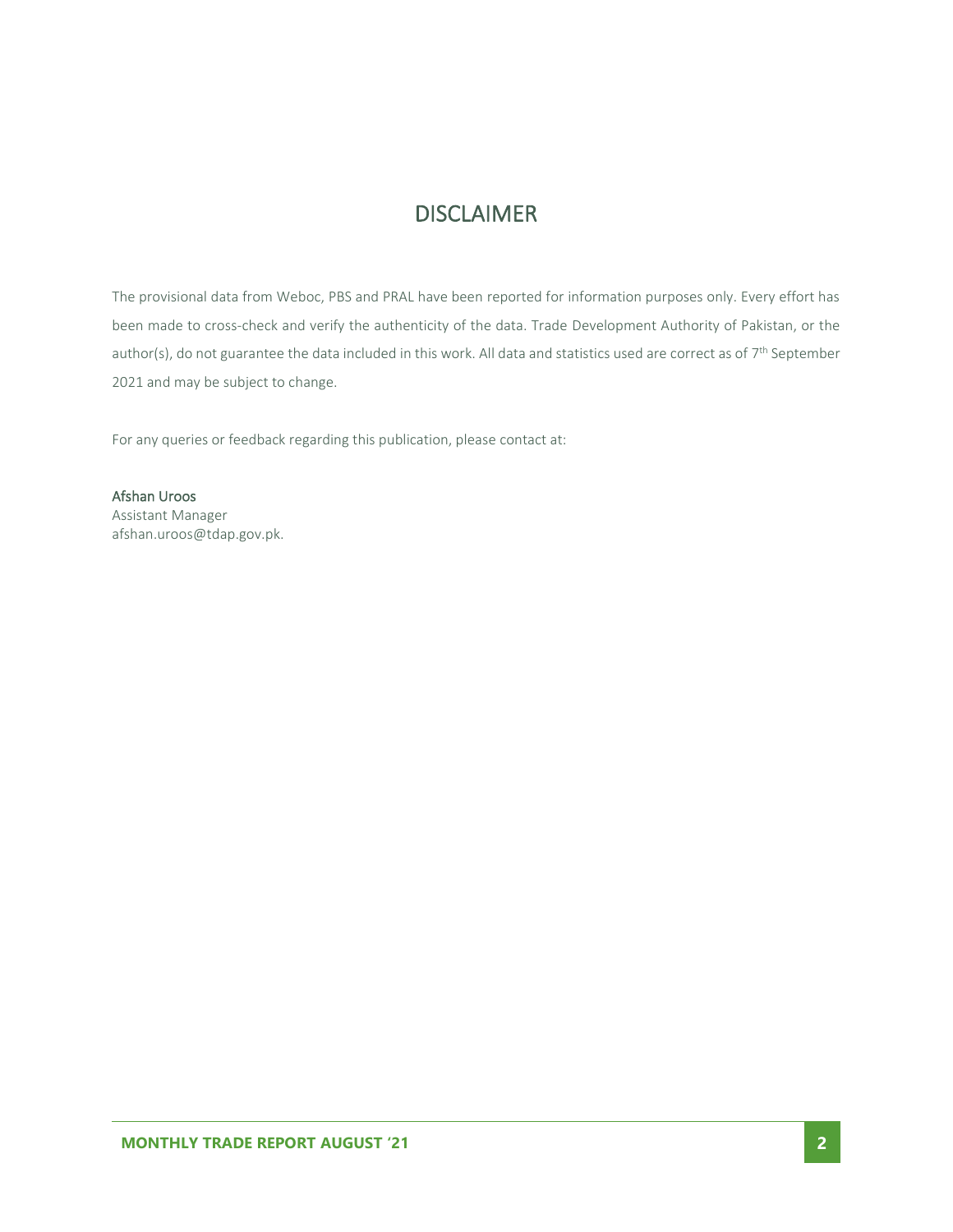### SUMMARY

*\*Trade values in US\$ million*

| EXPORTS SUMMARY      | FY 2021-22 | FY 2020-21 | <b>% CHANGE</b> |
|----------------------|------------|------------|-----------------|
| AUGUST 2021          | 2.234      | 1.584      | 41%             |
| JUI Y-AUGUST 2021-22 | 4.573      | 3.584      | 27.6%           |

| <b>IMPORTS SUMMARY</b> | FY 2021-22 | ا FY 2020-21 | <b>% CHANGE</b> |
|------------------------|------------|--------------|-----------------|
| AUGUST 2021            | 6.463      | 3,316        | 95%             |
| JULY-AUGUST 2021-22    | 12.064     | 6,990        | 72.6%           |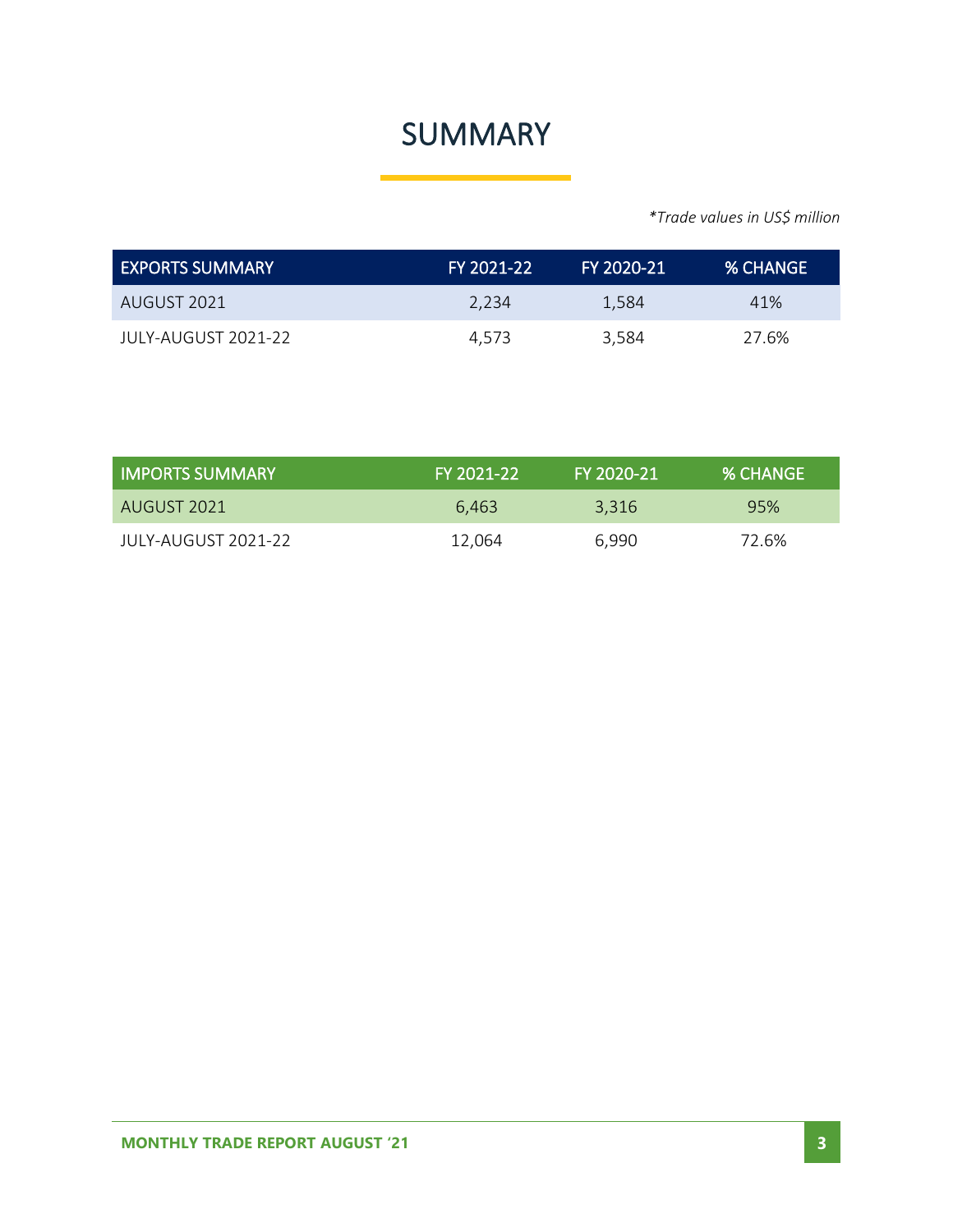### EXPORT PROFILE

#### *\*Trade values in US\$ million*

#### TOP PARTNER COUNTRIES SHOWING INCREASE

| <b>COUNTRY</b>              | <b>AUG 2021</b> | <b>AUG 2020</b> | <b>% CHANGE</b> |
|-----------------------------|-----------------|-----------------|-----------------|
| <b>UNITED STATES</b>        | 534.80          | 334.56          | 60%             |
| <b>CHINA</b>                | 197.27          | 94.40           | 109%            |
| <b>UNITED KINGDOM</b>       | 162.58          | 135.10          | 20%             |
| <b>NETHERLANDS</b>          | 121.96          | 83.34           | 46%             |
| <b>GERMANY</b>              | 120.84          | 106.68          | 13%             |
| <b>SPAIN</b>                | 100.18          | 62.77           | 60%             |
| <b>UNITED ARAB EMIRATES</b> | 98.90           | 59.86           | 65%             |
| <b>ITALY</b>                | 88.18           | 53.80           | 64%             |
| <b>BANGLADESH</b>           | 64.87           | 43.11           | 50%             |
| <b>BELGIUM</b>              | 52.38           | 41.91           | 25%             |

#### TOP PARTNER COUNTRIES SHOWING DECREASE

| <b>COUNTRY</b>                    | <b>AUG 2021</b> | <b>AUG 2020</b> | <b>% CHANGE</b> |
|-----------------------------------|-----------------|-----------------|-----------------|
| AFGHANISTAN                       | 49.9            | 79.8            | $-38%$          |
| <b>DENMARK</b>                    | 11.9            | 15.7            | $-24%$          |
| KOREA (SOUTH)                     | 10.6            | 15.6            | $-32%$          |
| <b>INDONESIA</b>                  | 8.2             | 10.2            | $-20%$          |
| <b>PHILIPPINES</b>                | 5.7             | 6.2             | -7%             |
| <b>BAHRAIN/KINGDOM OF BAHRAIN</b> | 5.3             | 5.8             | $-10%$          |
| HONG KONG, CHINA                  | 5.2             | 4.5             | 15%             |
| <b>SINGAPORE</b>                  | 4.4             | 19.1            | $-77%$          |
| <b>CZECH REPUBLIC</b>             | 3.5             | 5.2             | $-32%$          |
| <b>LITHUANIA</b>                  | 2.2             | 2.6             | $-12%$          |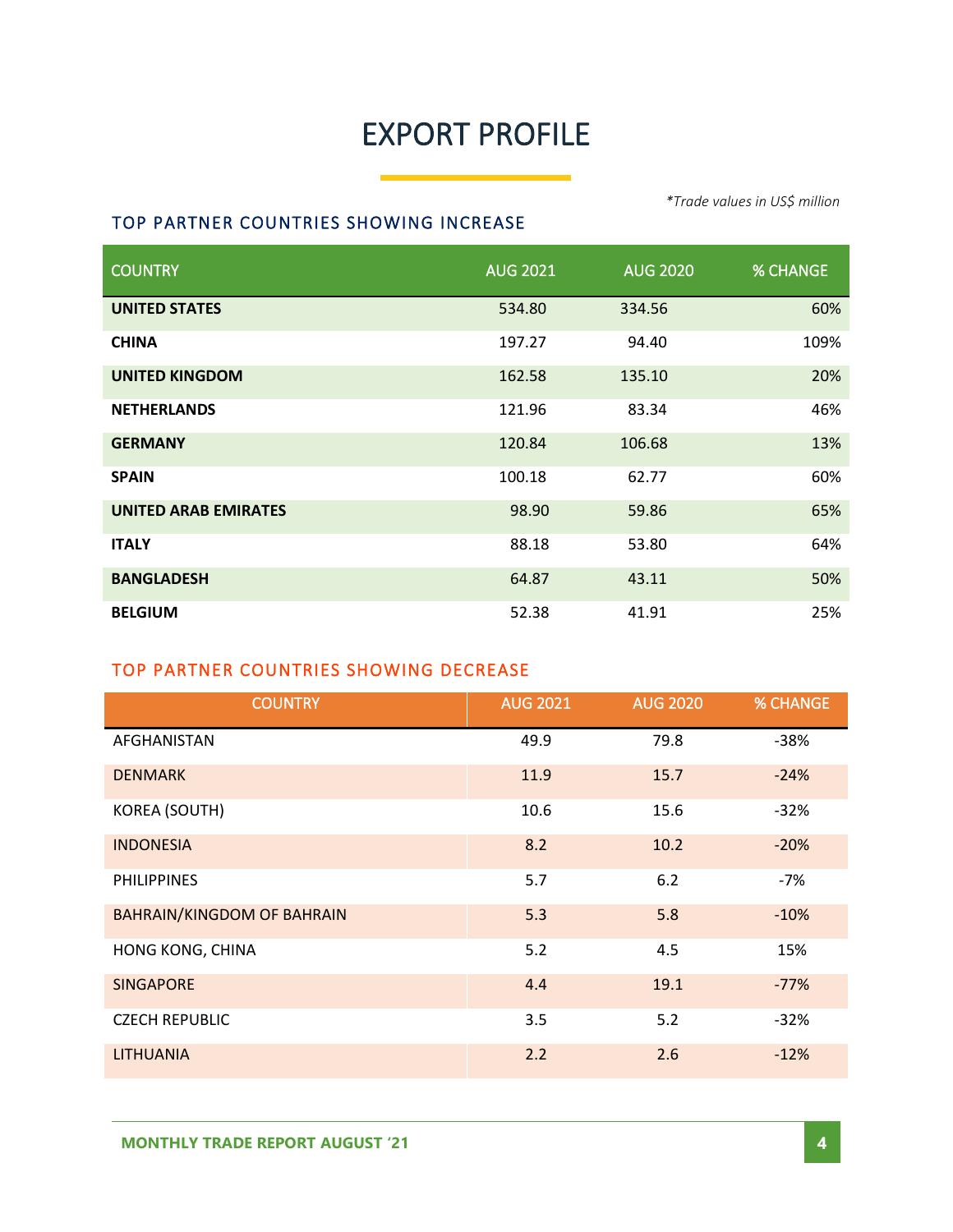#### TOP GROWING COMMODITIES

| <b>HS</b> | <b>PRODUCTS</b>                                                                                         | <b>AUG 2021</b> | <b>AUG 2020</b> | <b>%CHANGE</b> |
|-----------|---------------------------------------------------------------------------------------------------------|-----------------|-----------------|----------------|
| 6302      | Bedlinen, table linen, toilet linen and kitchen linen of all types<br>of textile materials              | 368.5           | 245.1           | 50%            |
| 6203      | Men's or boys' suits, ensembles, jackets, blazers, trousers, bib<br>and brace overalls, breeches        | 234.9           | 157.8           | 49%            |
| 1006      | Rice                                                                                                    | 142.0           | 99.4            | 43%            |
| 5205      | Cotton yarn other than sewing thread, containing >= 85%<br>cotton by weight                             | 99.5            | 52.4            | 90%            |
| 5209      | Woven fabrics of cotton, containing >= 85% cotton by weight<br>and weighing $> 200$ g/m <sup>2</sup>    | 76.8            | 52.7            | 46%            |
| 6110      | Jerseys, pullovers, cardigans, waistcoats and similar articles,<br>knitted or crocheted                 | 72.8            | 42.8            | 70%            |
| 6103      | Men's or boys' suits, ensembles, jackets, blazers, trousers, bib<br>and brace overalls, breeches        | 70.6            | 45.0            | 57%            |
| 5208      | Woven fabrics of cotton, containing >= 85% cotton by weight<br>and weighing $\leq$ 200 g/m <sup>2</sup> | 60.0            | 58.2            | 3%             |
| 6115      | Pantyhose, tights, stockings, socks and other hosiery, incl.<br>graduated compression hosiery           | 52.7            | 34.0            | 55%            |
| 4203      | Articles of apparel and clothing accessories, of leather or<br>composition leather                      | 49.3            | 46.9            | 5%             |

#### TOP DECREASING COMMODITIES

| <b>HS</b> | <b>PRODUCTS</b>                                                                                   | <b>AUG 2021</b> | <b>AUG 2020</b> | %<br><b>CHANGE</b> |
|-----------|---------------------------------------------------------------------------------------------------|-----------------|-----------------|--------------------|
| 9018      | Instruments and appliances used in medical, surgical,<br>dental or veterinary sciences            | 30.4            | 33.0            | -8%                |
| 3907      | Polyacetals, other polyethers and epoxide resins, in<br>primary forms; polycarbonates             | 10.9            | 12.1            | $-10%$             |
| 2523      | Cement, incl. cement clinkers, whether or not coloured                                            | 9.5             | 21.7            | -56%               |
| 6306      | Tarpaulins, awnings and sunblinds; tents; sails for boats,<br>sailboards or landcraft; camping    | 5.7             | 7.5             | $-24%$             |
| 0303      | Frozen fish (excluding fish fillets and other fish meat of<br>heading 0304                        | 4.7             | 6.3             | $-25%$             |
| 0306      | Crustaceans, whether in shell or not, live, fresh, chilled,<br>frozen, dried, salted or in brine  | 4.1             | 5.3             | $-24%$             |
| 7210      | Flat-rolled products of iron or non-alloy steel, of a width >=<br>600 mm                          | 4.0             | 4.5             | $-11%$             |
| 2106      | Food preparations, n.e.s.                                                                         | 3.3             | 5.6             | $-42%$             |
| 1302      | Vegetable saps and extracts; pectic substances, pectinates<br>and pectates; agar-agar and other   | 2.9             | 3.0             | $-3%$              |
| 4202      | Trunks, suitcases, vanity cases, executive-cases, briefcases,<br>school satchels, spectacle cases | 2.5             | 3.3             | $-24%$             |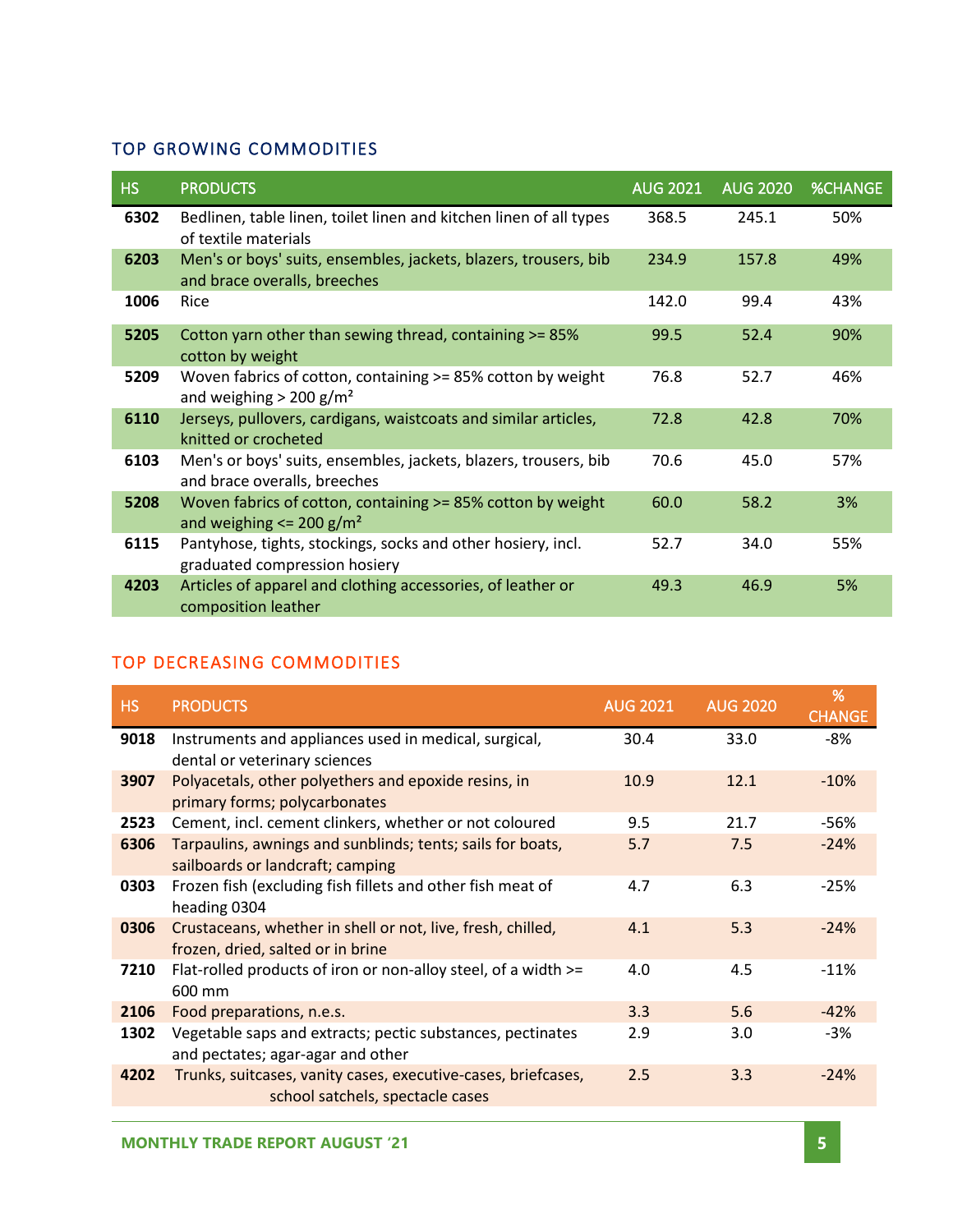### IMPORT PROFILE

#### TOP PARTNER COUNTRIES SHOWING INCREASE

COUNTRY AUG 2021 AUG 2020 % CHANGE China 2008 1,696.80 899.92 United Arab Emirates 804.40 375.22 114% Saudi Arabia 403.35 149.88 169% Indonesia 380.53 144.31 164% Qatar 254.68 137.80 85% United States 219.26 154.64 42% Brazil 210.70 58.96 257% Japan 162.11 40.19 303% Kuwait 147.10 94.57 56% South Africa 135.30 55.86 142%

#### TOP PARTNER COUNTRIES SHOWING DECREASE

| <b>COUNTRY</b>        | <b>AUG 2021</b> | <b>AUG 2020</b> | <b>% CHANGE</b> |
|-----------------------|-----------------|-----------------|-----------------|
| Netherlands           | 50.3            | 73.1            | $-31%$          |
| <b>Belgium</b>        | 40.0            | 43.2            | $-7%$           |
| Canada                | 35.4            | 42.0            | $-16%$          |
| Argentina             | 8.8             | 10.6            | $-18%$          |
| Mexico                | 5.1             | 8.0             | $-36%$          |
| <b>Czech Republic</b> | 4.2             | 4.8             | $-13%$          |
| Ireland               | 3.4             | 3.5             | $-4%$           |
| <b>Hong Kong</b>      | 2.7             | 13.1            | $-79%$          |
| Portugal              | 1.4             | 2.0             | $-29%$          |
| Paraguay              | 0.9             | 5.6             | $-84%$          |

*\*Trade values in US\$ million*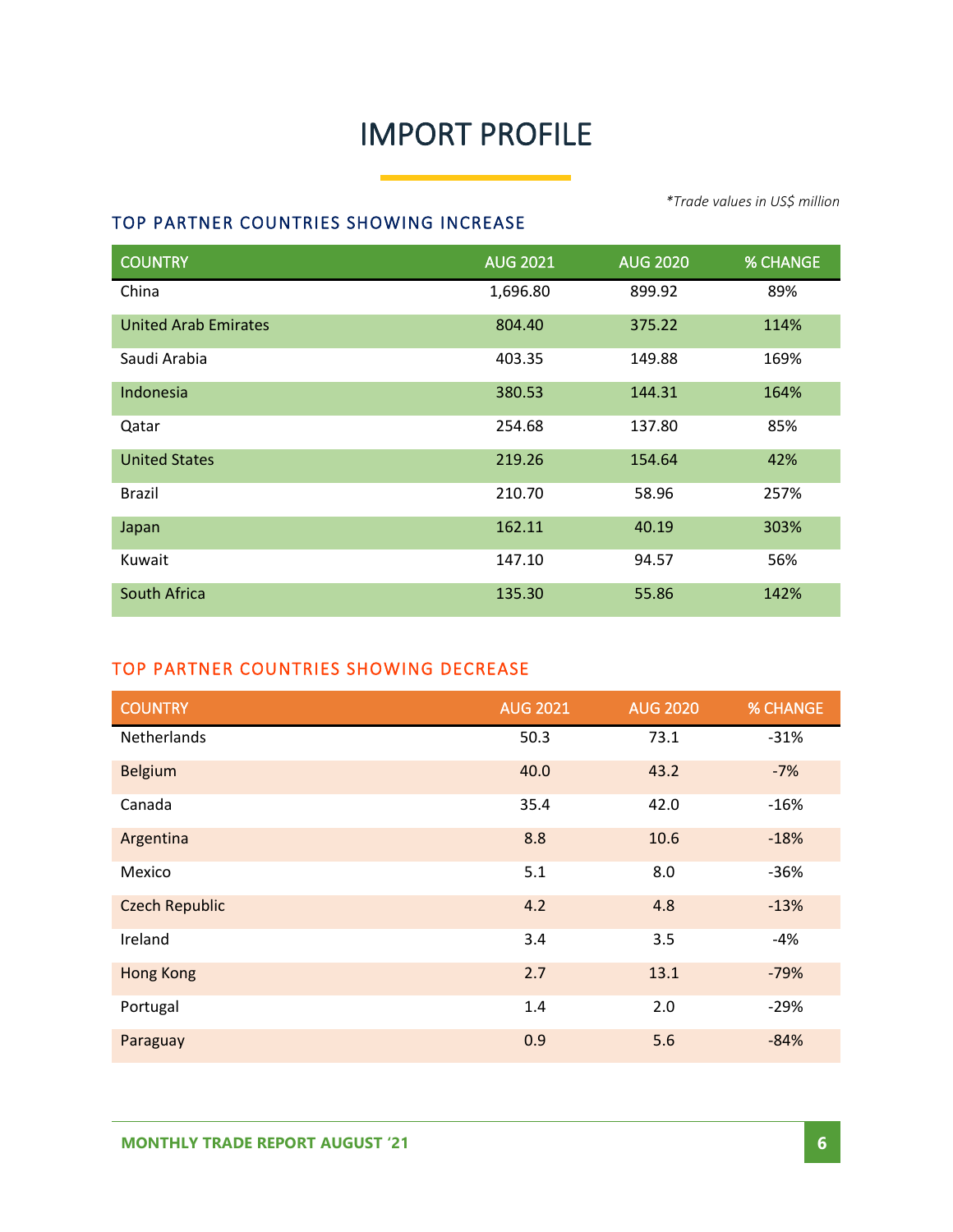#### TOP GROWING COMMODITIES

| HS.  | <b>PRODUCTS</b>                                                                                  | <b>AUG 2021</b> | <b>AUG2020</b> | <b>% CHANGE</b> |
|------|--------------------------------------------------------------------------------------------------|-----------------|----------------|-----------------|
| 2710 | Petroleum oils and oils obtained from bituminous minerals<br>(excluding crude);                  | 872.92          | 357.76         | 144%            |
| 2711 | Petroleum gas and other gaseous hydrocarbons                                                     | 425.19          | 166.97         | 155%            |
| 3002 | Human blood; animal blood prepared for therapeutic,<br>prophylactic or diagnostic uses; antisera | 360.37          | 23.41          | 1440%           |
| 2709 | Petroleum oils and oils obtained from bituminous minerals,<br>crude                              | 348.24          | 226.97         | 53%             |
| 1511 | Palm oil and its fractions, whether or not refined (excluding<br>chemically modified)            | 322.12          | 146.26         | 120%            |
| 8517 | Telephone sets, incl. telephones for cellular networks or for<br>other wireless networks;        | 196.89          | 183.04         | 8%              |
| 2701 | Coal; briquettes, ovoids and similar solid fuels manufactured<br>from coal                       | 195.07          | 62.74          | 211%            |
| 1201 | Soya beans, whether or not broken                                                                | 181.12          | 51.01          | 255%            |
| 7204 | Ferrous waste and scrap; remelting scrap ingots of iron or steel<br>(excluding slag, scale and   | 174.18          | 121.31         | 44%             |
| 8703 | Motor cars and other motor vehicles principally designed for the<br>transport of persons         | 141.43          | 15.07          | 839%            |

#### TOP DECREASING COMMODITIES

| HS   | <b>PRODUCTS</b>                                                                                              | <b>AUG 2021</b> | AUG <sub>2020</sub> | <b>%CHANGE</b> |
|------|--------------------------------------------------------------------------------------------------------------|-----------------|---------------------|----------------|
| 4011 | New pneumatic tyres, of rubber                                                                               | 21.08           | 29.03               | $-27%$         |
| 1205 | Rape or colza seeds, whether or not broken                                                                   | 15.68           | 34.85               | $-55%$         |
| 8479 | Machines and mechanical appliances having individual functions,<br>not specified or included elsewher        | 15.57           | 19.46               | $-20%$         |
| 8481 | Taps, cocks, valves and similar appliances for pipes, boiler shells,<br>tanks, vats                          | 11.75           | 16.30               | $-28%$         |
| 7209 | Flat-rolled products of iron or non-alloy steel, of a width of $\ge$ =<br>600 mm, cold-rolled "cold-reduced" | 10.90           | 12.44               | $-12%$         |
| 5403 | Artificial filament yarn, incl. artificial monofilament of < 67<br>decitex (excluding sewing thread          | 10.43           | 11.27               | $-7%$          |
| 0702 | Tomatoes, fresh or chilled                                                                                   | 9.66            | 10.05               | -4%            |
| 1901 | Malt extract; food preparations of flour, groats, meal, starch or<br>malt extract, not containing            | 8.16            | 10.92               | $-25%$         |
| 2934 | Nucleic acids and their salts, whether or not chemically defined;<br>heterocyclic compounds                  | 7.28            | 10.01               | $-27%$         |
| 8523 | Discs, tapes, solid-state non-volatile storage devices, "smart<br>cards" and other media                     | 6.23            | 6.66                | $-6%$          |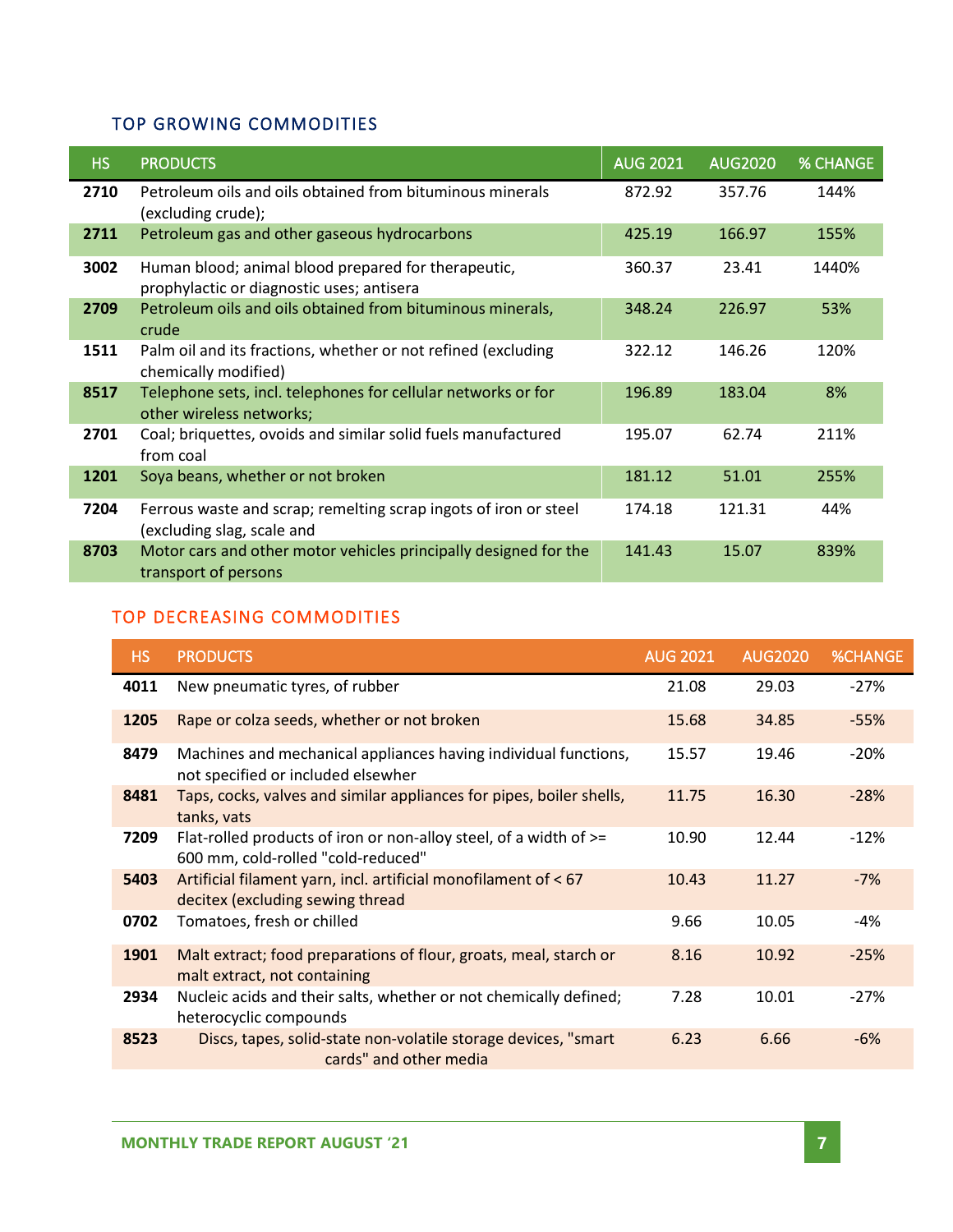### SUMMARY OF SERVICES SECTOR

*\*Trade values in US\$ million*

| <b>EXPORTS SUMMARY</b> | FY 2021-22 | FY 2020-21 | % CHANGE |
|------------------------|------------|------------|----------|
| <b>JULY 2021</b>       | 483        | 454        | 6%       |

| <b>IMPORTS SUMMARY</b> | FY 2021-22 | FY 2020-21 | <b>% CHANGE</b> |
|------------------------|------------|------------|-----------------|
| <b>JULY 2021</b>       | 715        | 769        | $-7%$           |